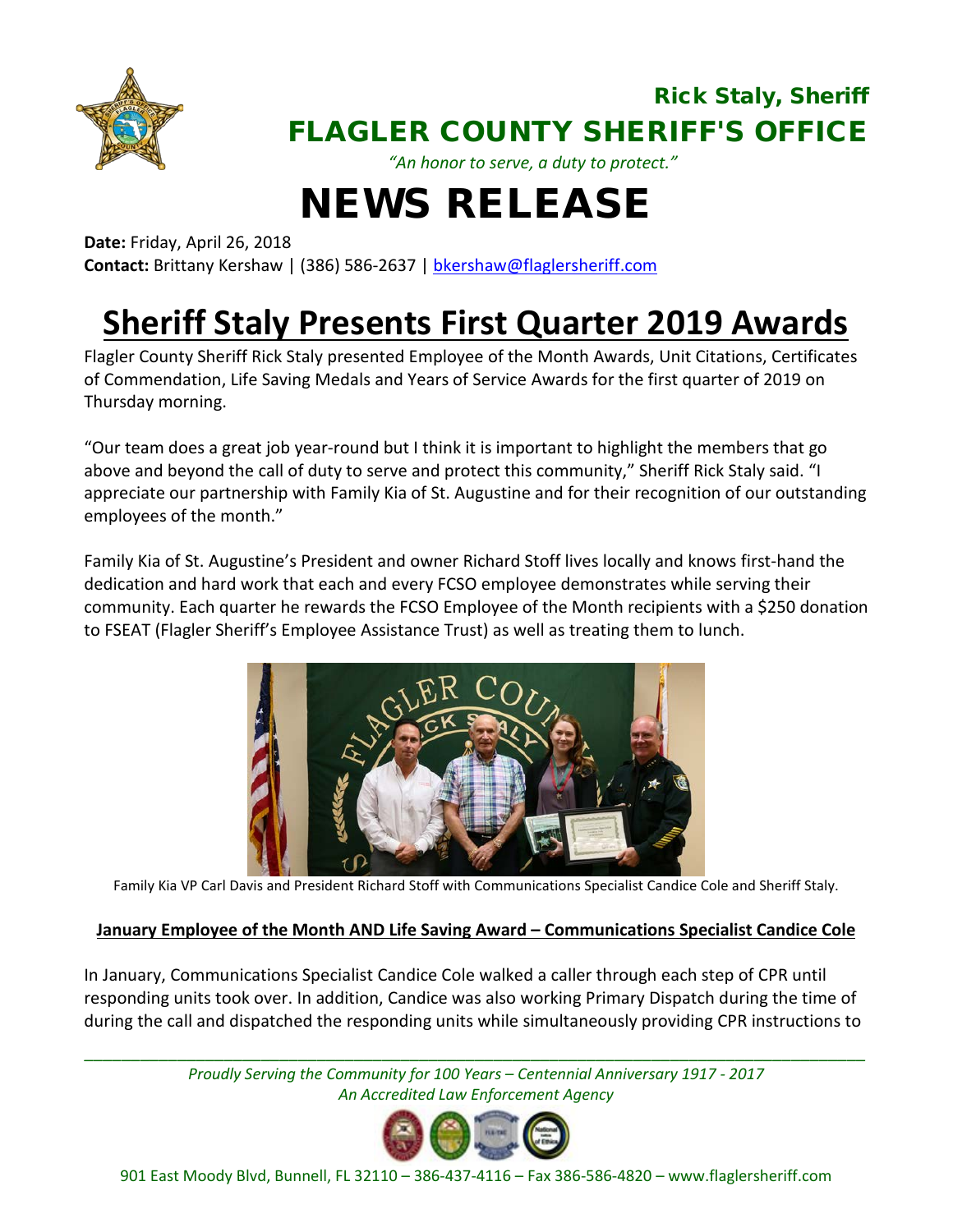the caller. Due to Candice's ability to think quickly and effectively multi-task, she was able to keep the caller calm, dispatch responding units, and administer CPR instructions that ended up saving the patient's life. For this, Candice is receiving the January Employee of the Month award as well as a lifesaving award.



Family Kia President Richard Stoff and VP Carl Davis and with Deputy Gossett and Sheriff Staly.

#### **February Employee of the Month – Deputy Adam Gossett**

From November 2018 through February 2019, Deputy Gossett has made 31 arrests, 12 of them being felony arrests. Of those 33 arrests, many of them were due to proactive enforcement and nine were DUI arrests. In that same period, he conducted 307 traffic stops and conducted 109 security checks. Deputy Gossett continues to go above and beyond his normal duties in all aspects to make the community safer for its citizens. Deputy Gossett is our February employee of the month.

#### **March Employee of the Month – Detective Adam Barkoskie**

Detective Barkoskie was nominated for an award by Sergeant Daryl Cunningham of the Osceola County Sheriff's Office. Osceola County received a call from a victim who was claiming she was sexually battered in Kissimmee but she was calling from Flagler County. Deputy Barkoskie met with the victim and provided Sgt. Cunningham a full update of what occurred. In lieu of making the victim drive two hours to report this incident in Kissimmee, Deputy Barkoskie agreed to handle the entire case from start to finish. He completed an excellent report, handled the sexual battery exam arrangements, and collected all evidence. Deputy Barkoskie went above and beyond to assist another Florida agency and showed that the FCSO is a great teammate in law enforcement. For this, Deputy Barkoskie is our March employee of the year.

*\_\_\_\_\_\_\_\_\_\_\_\_\_\_\_\_\_\_\_\_\_\_\_\_\_\_\_\_\_\_\_\_\_\_\_\_\_\_\_\_\_\_\_\_\_\_\_\_\_\_\_\_\_\_\_\_\_\_\_\_\_\_\_\_\_\_\_\_\_\_\_\_\_\_\_\_\_\_\_\_\_\_\_\_ Proudly Serving the Community for 100 Years – Centennial Anniversary 1917 - 2017 An Accredited Law Enforcement Agency*

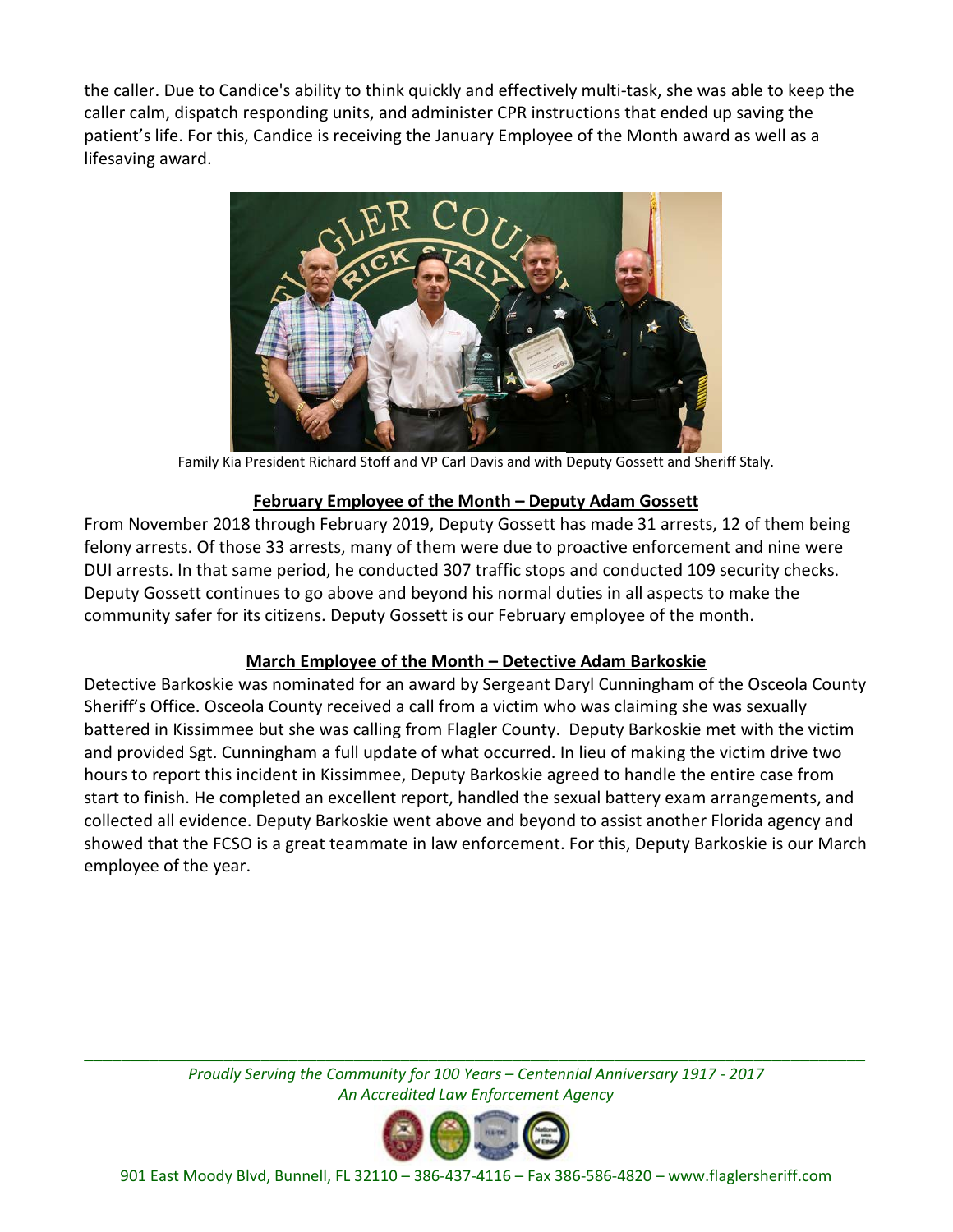

Sgt. Goncalves, Deputy Gaddie and Sheriff Staly

#### **Life Saving – Deputy Kyle Gaddie & Sgt. Kenny Goncalves**

Dep. Gaddie and Sgt. Goncalves responded to the Mobil Gas Station for an unresponsive male that overdosed on heroin. Dep. Gaddie administered one dose of Narcan but the subject did not react. Sgt. Goncalves instructed Gaddie to start CPR with chest compressions and administered another dose of Narcan. The male began to recover, gain consciousness, and was turned over to Fire/Rescue and transported to the hospital. The male was expected to make a full recovery due to the quick response and action of these two deputies. Deputy Kyle Gaddie & Sgt. Kenny Goncalves receive lifesaving awards for their actions.

#### **Life Saving Award – Deputy Daniel Malta & Deputy Art Horler**

Deputies Malta and Horler responded to a residence for an overdose. A female was found unresponsive. Deputies Malta and Horler administered Narcan to her which caused her to regain consciousness. Deputies Malta and Horler receive lifesaving awards for their actions.



Deputy McCarthy and Sheriff Staly

*\_\_\_\_\_\_\_\_\_\_\_\_\_\_\_\_\_\_\_\_\_\_\_\_\_\_\_\_\_\_\_\_\_\_\_\_\_\_\_\_\_\_\_\_\_\_\_\_\_\_\_\_\_\_\_\_\_\_\_\_\_\_\_\_\_\_\_\_\_\_\_\_\_\_\_\_\_\_\_\_\_\_\_\_ Proudly Serving the Community for 100 Years – Centennial Anniversary 1917 - 2017 An Accredited Law Enforcement Agency*

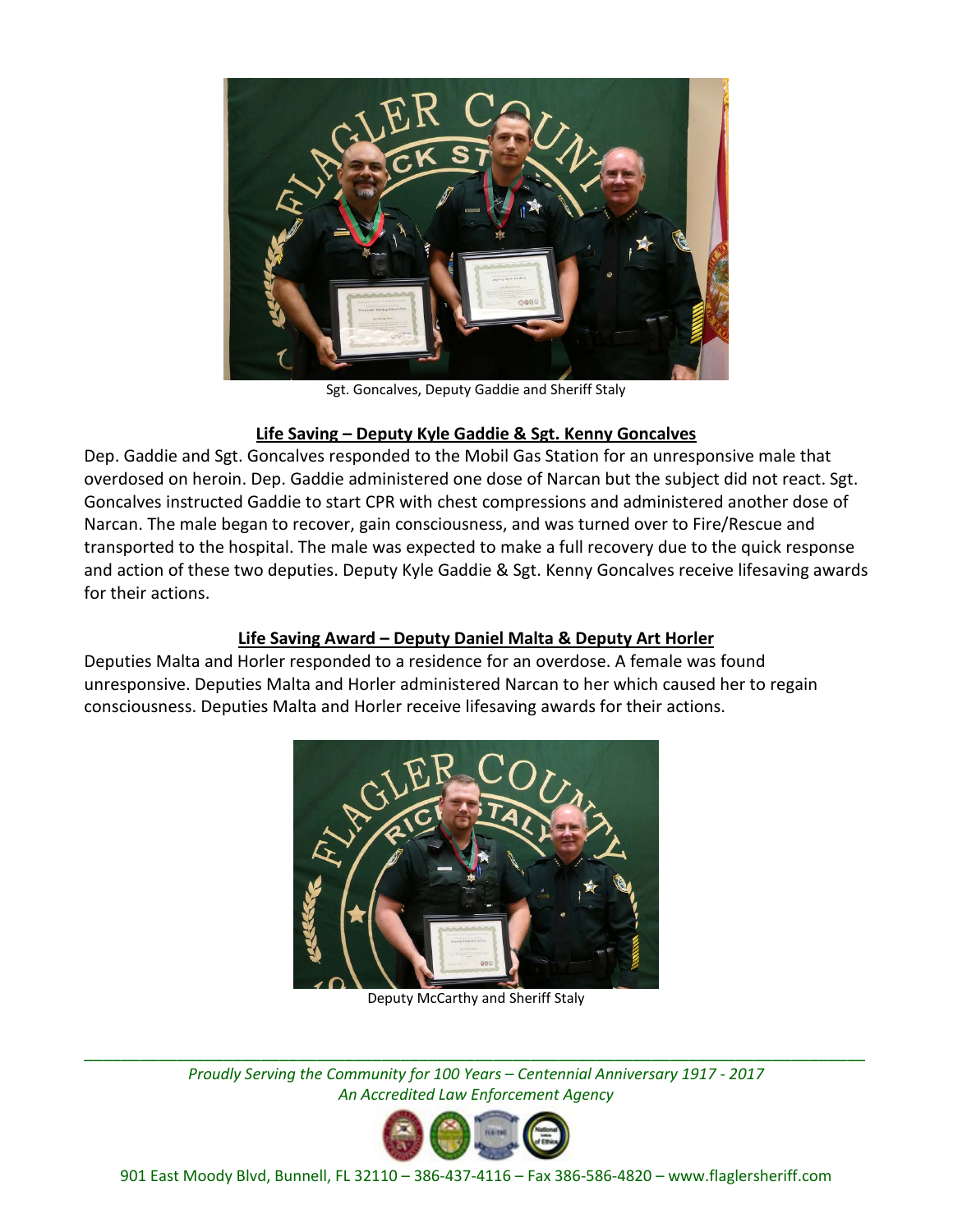#### **Life Saving Award – Dep. Evan McCarthy**

Deputy McCarthy responded to a residence for a female who had possibly overdosed. Deputy McCarthy administered a dose of Narcan and stayed with the patient until paramedics arrived. She was transported to the hospital after regaining consciousness. Deputy McCarthy receives a lifesaving award for his actions.

#### **Life Saving Award – Dep. Austin Chewning**

Bunnell Police Chief Tom Foster wrote to Sheriff Staly wanting to commend Deputy Chewning for the assistance he provided when he found an unresponsive male lying outside of the Circle K in Bunnell. Deputy Chewning administering numerous cycles of CPR until Flagler County paramedics arrived. The individual is a local known transient and substance abuser who survived and is now recovering in a Daytona rehabilitation facility. For this, Deputy Chewning receives a lifesaving award.

#### **Life Saving Award – Dep. Chris Crego**

Deputy Crego responded to a medical call for a 77-year-old male. Once on scene, Deputy Crego took over CPR until the arrival of paramedics. He then assisted paramedics with CPR until the male was loaded into the ambulance. The male had a pulse and arrived alive to the hospital, thanks to the lifesaving efforts performed by Deputy Crego. For this, Deputy Crego receives a lifesaving award.



Deputy Jurec and Sheriff Staly

#### **Life Saving Award – Dep. Ben Jurec**

In February, Deputy Jurec used his fire extinguisher on her burning vehicle and pulled the driver from the vehicle. Sheriff Staly recently received a message from the driver thanking Deputy Jurec for saving her life. She referred to him as a hero and a true blessing. For this, Deputy Jurec receives a lifesaving award.

*\_\_\_\_\_\_\_\_\_\_\_\_\_\_\_\_\_\_\_\_\_\_\_\_\_\_\_\_\_\_\_\_\_\_\_\_\_\_\_\_\_\_\_\_\_\_\_\_\_\_\_\_\_\_\_\_\_\_\_\_\_\_\_\_\_\_\_\_\_\_\_\_\_\_\_\_\_\_\_\_\_\_\_\_ Proudly Serving the Community for 100 Years – Centennial Anniversary 1917 - 2017 An Accredited Law Enforcement Agency*

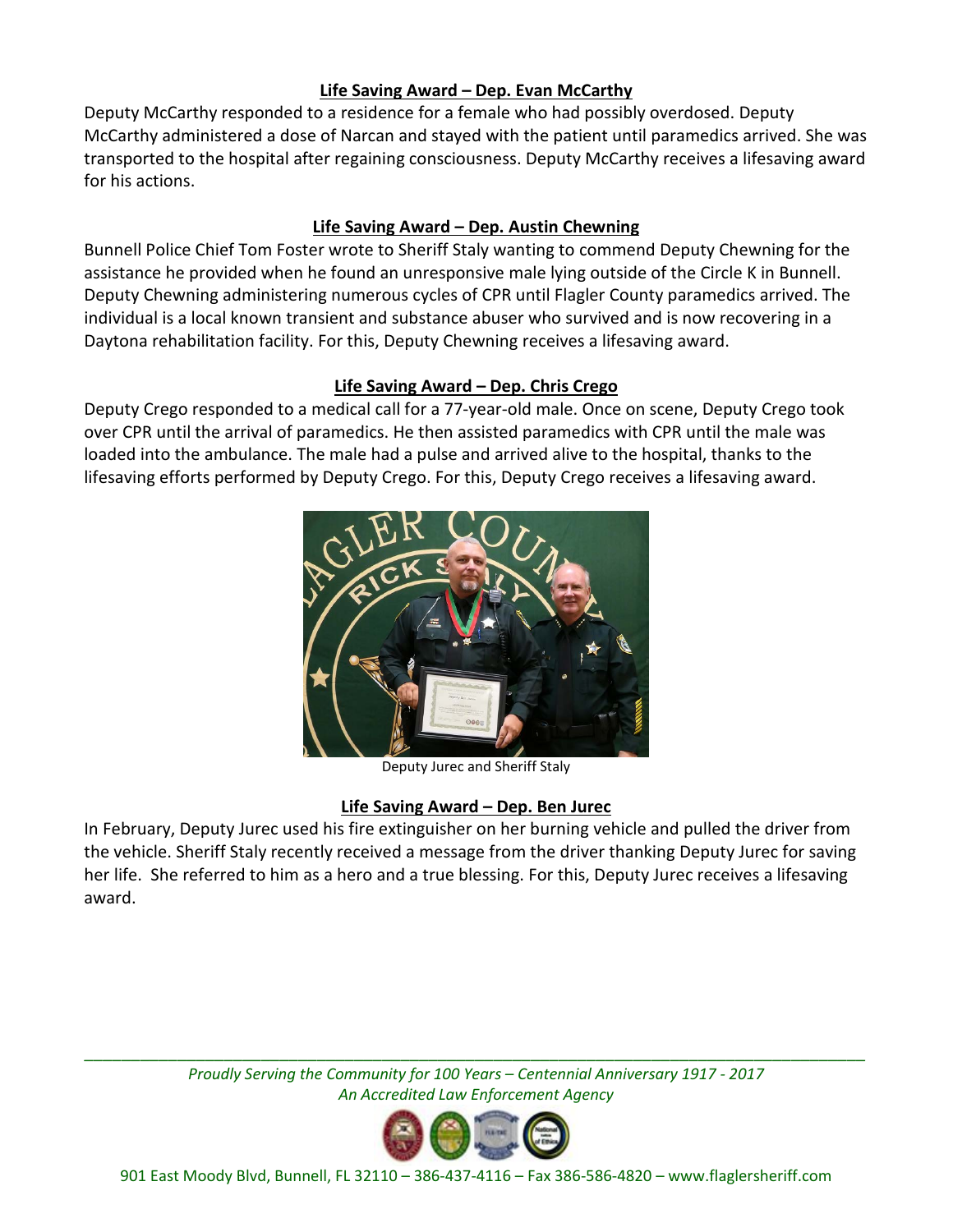

Deputies Wallis and Oldham with Sheriff Staly.

#### **Life Saving Award – Dep. Taylor Oldham and Dep. Richard Wallis**

Deputies Oldham & Wallis responded to an overdose call. Both deputies administered Narcan to an unresponsive woman who was not breathing. Lt. Craig with the Palm Coast Fire Department emailed Sheriff Staly to say that he had "No doubt the patient would have been in respiratory arrest" had it not been for the rapid actions of Deputy Oldham and Deputy Wallis. For this, Deputies Oldham and Wallis receive lifesaving awards.



Deputy Sam Cooper with Sheriff Staly.

#### **Sheriff's Citation Award – Dep. Sam Cooper**

Deputy Sam Cooper is a 21-year veteran of the Flagler County Sheriff's Office. In addition, he has served 7 years with the U.S. Army. Deputy Cooper has been an outstanding patrol deputy, investigator, SWAT operator, school resource deputy, and most of all a family man. He has served Flagler County as a School Resource Deputy for 12 years, starting at Belle Terre Elementary and now proudly serving Indian Trails Middle School. He is an active instructor for the Flagler County Sheriffs Police Athletic League, managing the Junior Police Academy and Middle School sports. Deputy Cooper is deserving of this recognition for his passion, dedication, and unrelenting service to the children of our community. He receives the Sheriff's Citation Award.

*\_\_\_\_\_\_\_\_\_\_\_\_\_\_\_\_\_\_\_\_\_\_\_\_\_\_\_\_\_\_\_\_\_\_\_\_\_\_\_\_\_\_\_\_\_\_\_\_\_\_\_\_\_\_\_\_\_\_\_\_\_\_\_\_\_\_\_\_\_\_\_\_\_\_\_\_\_\_\_\_\_\_\_\_ Proudly Serving the Community for 100 Years – Centennial Anniversary 1917 - 2017 An Accredited Law Enforcement Agency*

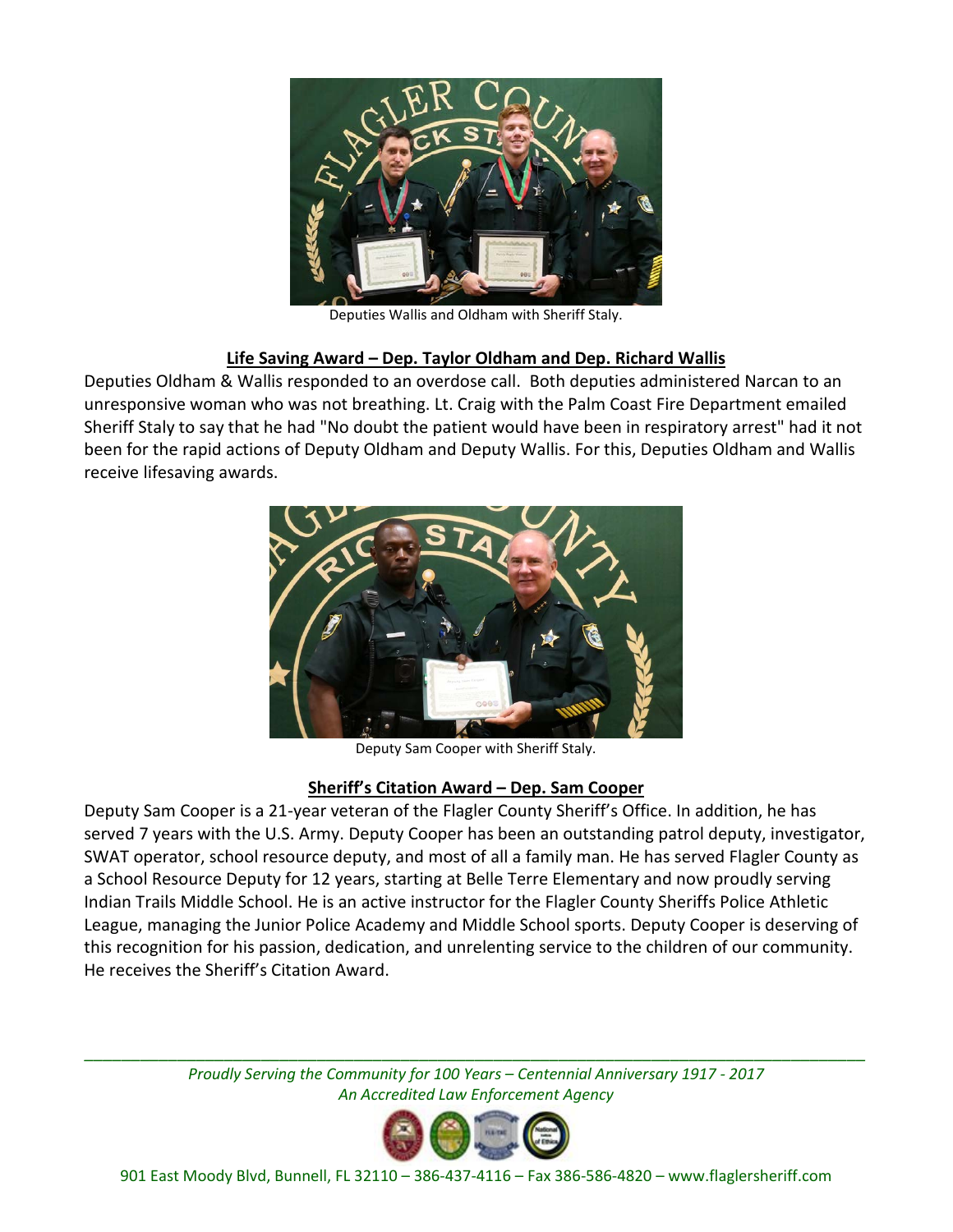

Dep. Capela with Sheriff Staly.

#### **Certificate of Commendation - Dep. Jayd Capela**

Deputy Capela spoke with a young man in a park after noticing that he appeared to be upset. The student explained that he was having issues in school. The student said that normally he would not interact with Law Enforcement or confide in an officer but he felt comfortable with Deputy Capela. Deputy Capela recommended that the student go talk to the SRDs at his school so that they could find him the tutoring/mentoring that he needs – and that is what the student did. Deputy Capela took time out of his day to sit and speak to this student personifying the purpose of public service. For this, Deputy Capela receives a Certificate of Commendation.



Deputies Danowski and Kemp with Sheriff Staly.

#### **Certificate of Commendation – Dep. Kemp, Dep. Danowski & Dep. Long**

In January, an inmate was observed by Deputy Long crawling onto the upper tier stairwell railing in an attempt to jump off causing great bodily harm. Deputy Long contacted staff to assist in the matter and Deputies Kemp and Danowski responded and were able to get the inmate down from the railing. The attention to detail by Deputy Long and the quick response by Deputies Kemp and Danowski resulted in the inmate safely getting the help she so greatly needed. All three deputes receive the Certificate of Commendation.

*\_\_\_\_\_\_\_\_\_\_\_\_\_\_\_\_\_\_\_\_\_\_\_\_\_\_\_\_\_\_\_\_\_\_\_\_\_\_\_\_\_\_\_\_\_\_\_\_\_\_\_\_\_\_\_\_\_\_\_\_\_\_\_\_\_\_\_\_\_\_\_\_\_\_\_\_\_\_\_\_\_\_\_\_ Proudly Serving the Community for 100 Years – Centennial Anniversary 1917 - 2017 An Accredited Law Enforcement Agency*

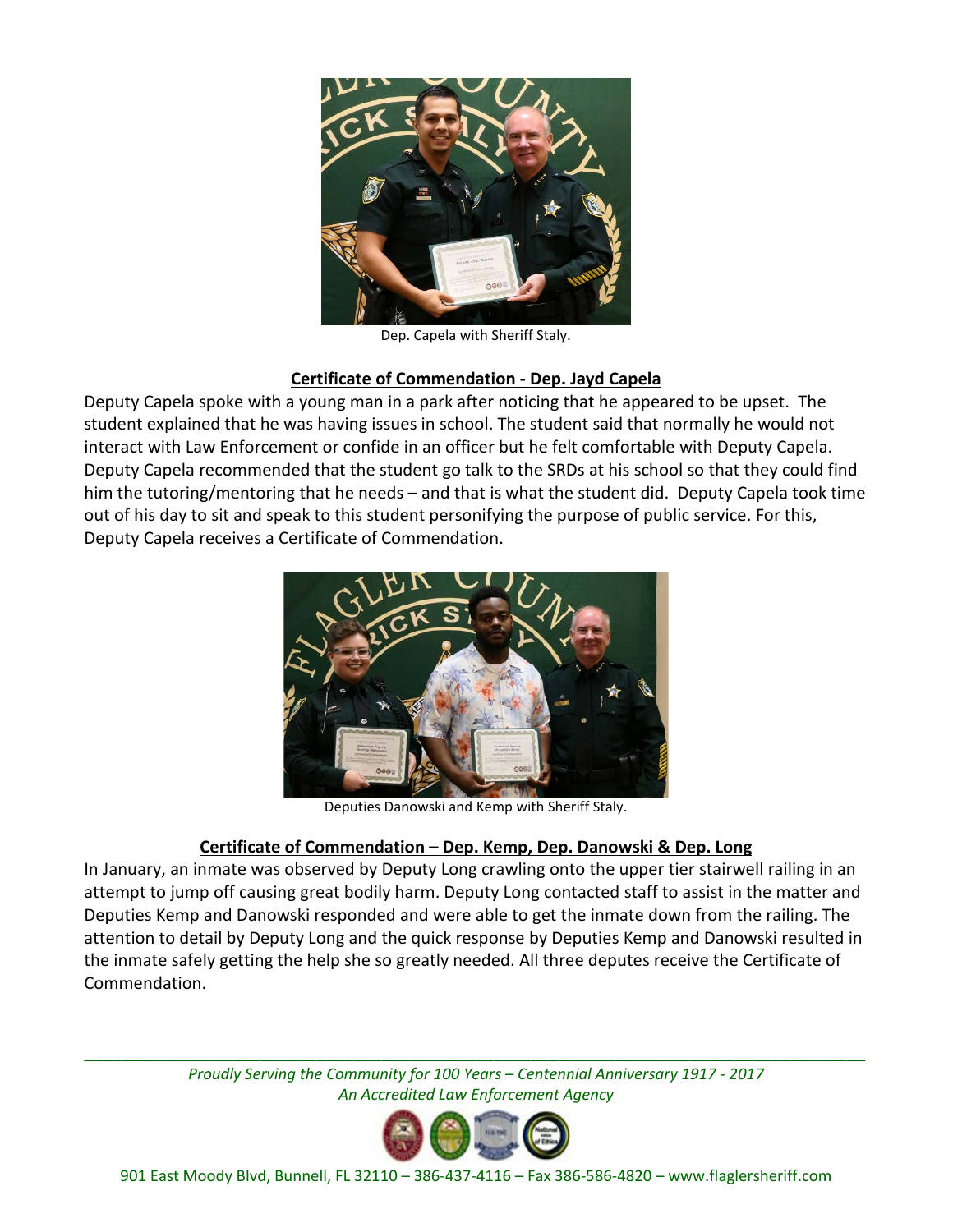

Deputy Keiser with Sheriff Staly.

#### **Certificate of Commendation – Dep. Radford & Dep. Keiser**

In January, an inmate was booked in the jail on charges of DUI. While in a holding cell, Detention Deputy Radford observed through the CCTV Camera that the inmate removed her shirt and was wrapping it around her neck to harm herself. Detention Deputy Radford and Detention Deputy Keiser both responded immediately and removed the shirt from around her neck. The quick response led to the safety of the inmate. For this, Deputies Radford and Keiser receive a Certificate of Commendation.



Deputy Cowen and Sheriff Staly.

#### **Certificate of Commendation – Dep. Shannon Cowen**

Since August of 2018, Deputy Cowen has been in charge of the inmate work crew. During this time, he has established a strong working relationship with the county and has saved the taxpayer's money on contracts that the county was able to cancel and have the inmate work crew take over. He has been a great mentor to the inmates in the program. He comes to work every day ready for the next task. For this, Deputy Cowen receives a Certificate of Commendation.

> *Proudly Serving the Community for 100 Years – Centennial Anniversary 1917 - 2017 An Accredited Law Enforcement Agency*

*\_\_\_\_\_\_\_\_\_\_\_\_\_\_\_\_\_\_\_\_\_\_\_\_\_\_\_\_\_\_\_\_\_\_\_\_\_\_\_\_\_\_\_\_\_\_\_\_\_\_\_\_\_\_\_\_\_\_\_\_\_\_\_\_\_\_\_\_\_\_\_\_\_\_\_\_\_\_\_\_\_\_\_\_*

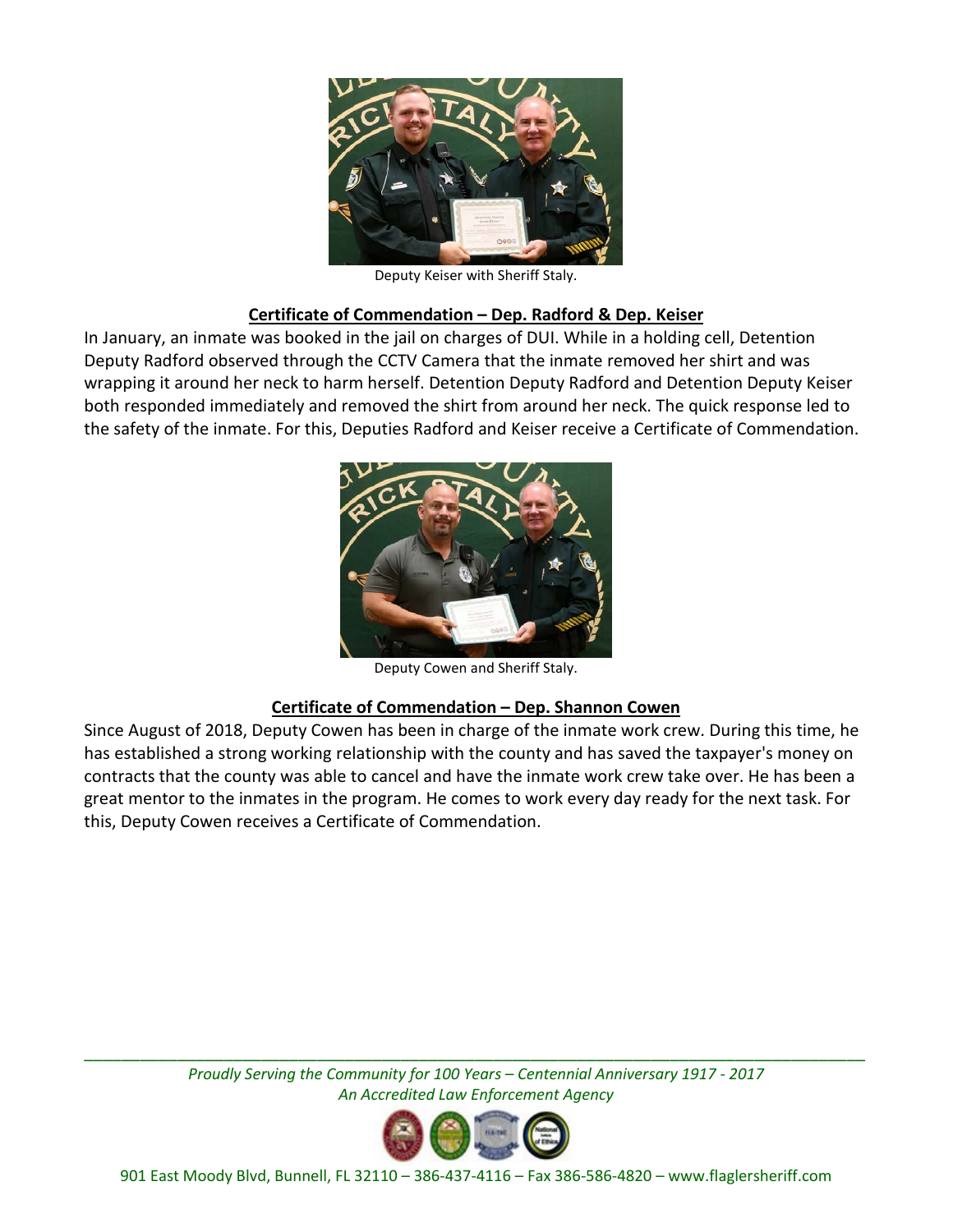

Sgt. Vickers and Deputy Martin with Sheriff Staly.

**Certificate of Commendation – Sgt. Vickers, Dep. Martin, Dep. Buendo & CCTV Operator Gregory Ray**

In February, an inmate wrapped his bed sheet around his neck. Sgt. Vickers approached the inmate and stopped his attempt by removing the bed sheet from around his neck. The team effort by Sgt. Vickers, Deputies Martin and Buendo, and CCTV operator Ray resulted in potentially saving a life. For this, they receive Certificates of Commendation.



Sgt. Barile, Laura Kruger, and Det. Fuentes

#### **Certificate of Appreciation – Sgt. Joe Barile, Det. Gabe Fuentes & Laura Kruger**

Sgt. Barile, Detective Fuentes & Laura Kruger recently spearheaded the push for a safe working environment for Sheriff's Office employees. After concerns arose regarding the safety of the Sheriffs Operations Center, these three employees, as part of their role as union representatives, took initiative and proceeded to take on the long and arduous task of documenting employee illness, coordinating testing, providing legal services and acting as liaisons between the employees and Sheriff's Administration. For their dedication to the agency, its employees, and the safety of all involved they receive Certificates of Appreciation.

#### **Certificate of Appreciation – Sierra Held**

On April 1, Deputies responded to a call for an 85-year-old missing adult. Deputy Held made contact with firefighters from Station #24 and they allowed her to utilize their hand held FLIR system, which she previously trained with in preparation for something like this. Within a short time, Dep. Held notified Sgt. Breckwoldt that she was detecting a hot spot at the rear of a property where a house was under construction. Sgt. Breckwoldt then located the subject who was laying in mud near the wood

> *Proudly Serving the Community for 100 Years – Centennial Anniversary 1917 - 2017 An Accredited Law Enforcement Agency*

*\_\_\_\_\_\_\_\_\_\_\_\_\_\_\_\_\_\_\_\_\_\_\_\_\_\_\_\_\_\_\_\_\_\_\_\_\_\_\_\_\_\_\_\_\_\_\_\_\_\_\_\_\_\_\_\_\_\_\_\_\_\_\_\_\_\_\_\_\_\_\_\_\_\_\_\_\_\_\_\_\_\_\_\_*

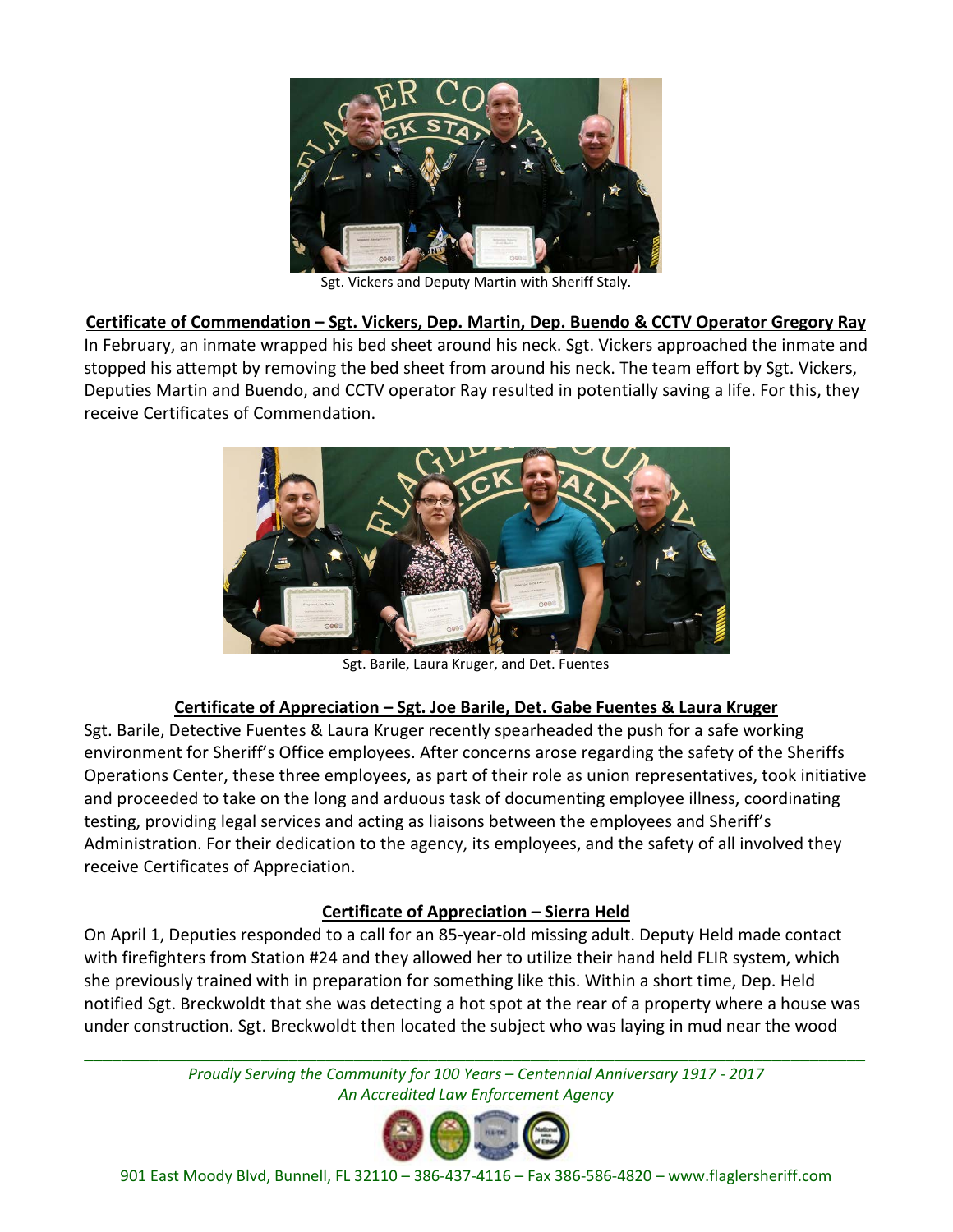line. Because of Deputy Held's preparation and quick thinking, the missing man was located in a timely manner and in a healthy condition. For this, Deputy Held receives a Certificate of Appreciation.



Dep. Woods, Sgt. Vickers and Sheriff Staly.

#### **Certificate of Appreciation – Dep. Sheria Woods, Dep. Tammy Stakes & Sgt. Randy Vickers**

On March 20, Deputy Stakes was off-duty and noticed a 2-car accident that was blocking the roadway. She exited her vehicle and rendered first aid to an elderly gentleman then adverted her attention to the oncoming vehicles that were not slowing down approaching the accident scene. She controlled traffic to avoid another collision. Deputy Woods and Sgt Vickers then arrived on scene and gave assistance to Deputy Stakes. Many accidents were potentially avoided due to the quick response of Deputies Stakes and Woods and Sgt. Vickers. For this, they receive Certificates of Appreciation.



Unit Citation recipients with Sheriff Staly. Recipients: Dep. Dominic Quintieri, Cpl. Joe Dailey, Cpl. Rob Myers, Dep. Joseph O'Barr, Dep. Scott Jackson, Dep. Braxton Wall, Dep. Sam Bell, Cpl. Rob Tarczewski, Dep. Gib Smith, Dep. Jason Williams, Cpl. Scott Vedder, Sgt. Mike Lutz, Dep. Joe Bourke, Dep. Sierra Held, Dep. Carl Parker, Dep. Robert Lewis, Dep. Nicholas Champion, Dep. Jordan Taylor, Dep. Brandon Beane, Dep. Diego Gonzalez, Dep. Greg Nunziato, Dep. Austin Chewning, Dep. Chris Alecrim, Sgt. Mike Breckwoldt, Dep. Brandon Fiveash, Cpl. George Bender, Cpl. Chris Santoianni, Cpl. Ron Mello, Dep. Daniel Laverne, Dep. Jacob West, Dep. Daniel Malta, Dep. Chris Crego, Cpl. George Hristakopoulos, Sgt. Ryan Emery, Det. Andrew Cangialosi, Cpl. Mark Moy, Sgt. Bernie Woodward, Dep. Chris Taylor, Det. Diego Morales, Cmdr. Chris Sepe, and Communications Specialists Stephen Watkins, Megan Burton, Danielle Brown, and Heather Robinson.

#### **Unit Citation**

In January, FCSO received a stolen vehicle alert from a License Plate Reader (LPR). The vehicle was stolen out of Virginia and was taken during a robbery/attempted abduction. The vehicle stopped in the

*\_\_\_\_\_\_\_\_\_\_\_\_\_\_\_\_\_\_\_\_\_\_\_\_\_\_\_\_\_\_\_\_\_\_\_\_\_\_\_\_\_\_\_\_\_\_\_\_\_\_\_\_\_\_\_\_\_\_\_\_\_\_\_\_\_\_\_\_\_\_\_\_\_\_\_\_\_\_\_\_\_\_\_\_ Proudly Serving the Community for 100 Years – Centennial Anniversary 1917 - 2017 An Accredited Law Enforcement Agency*